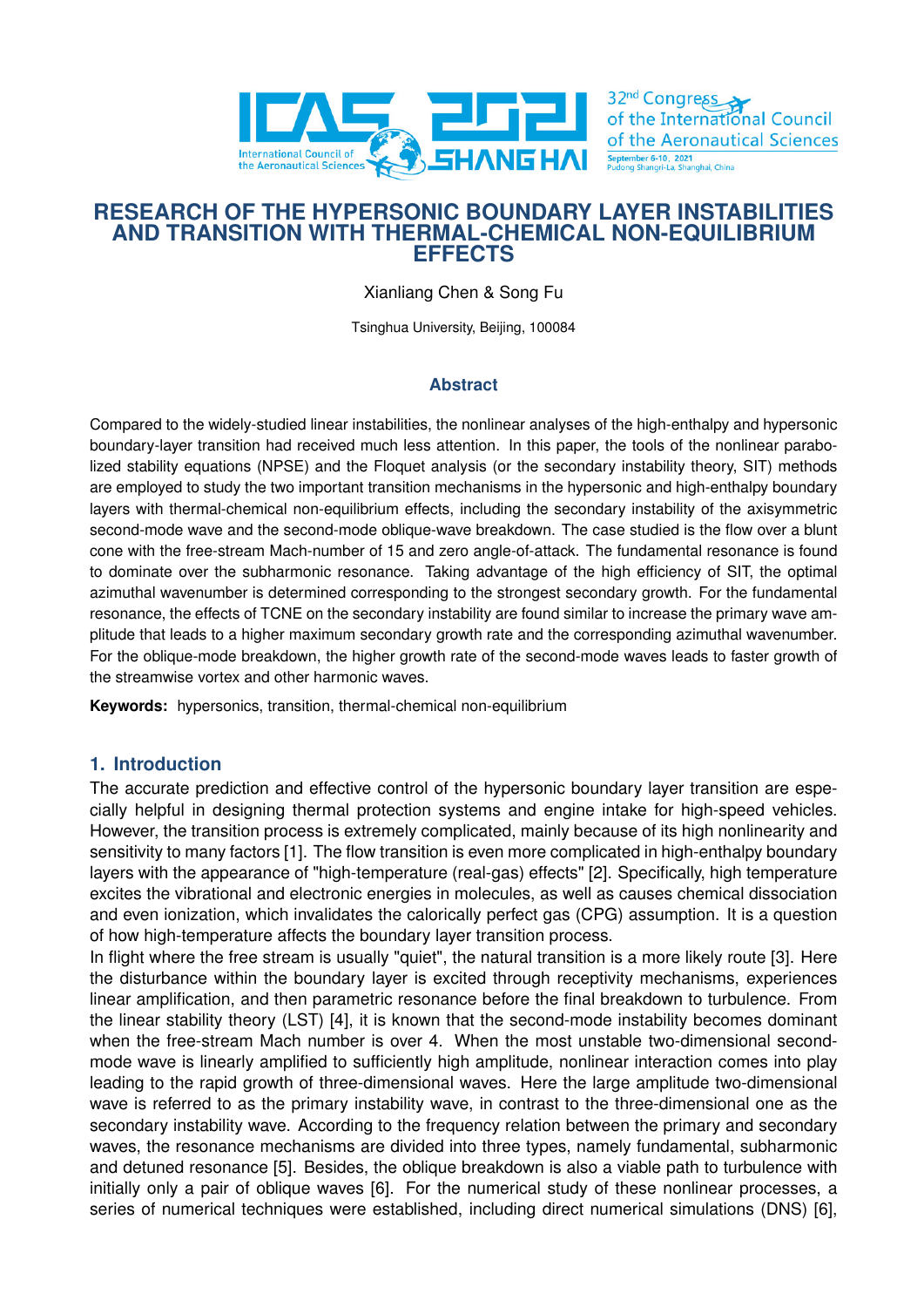parabolized stability equations (NPSE) [7], and secondary instability theory (SIT) [5]. Researchers using these techniques emphasized the important role of the fundamental resonance [8] and oblique breakdown [7] concerning the second-mode wave for hypersonic boundary layers. Besides, the mechanism of the detuned resonance was highlighted where the low-frequency first [mo](#page-7-5)de and Görtler mode were heavily amplified through th[e in](#page-7-4)teraction with the second mode [9].

For high-enthalpy boundary layers, physical models and numerical methods for lamina[r fl](#page-7-6)ow solutions were primari[ly](#page-7-4) established. When the time scales of these thermal-chemical processes are comparable to that of the flow, finite-rate models of the energy relaxation and chemical reactions are required to simulate the thermal-chemical non-equilibrium (TCNE) flow [10]. Bas[ed](#page-8-0) on these TCNE models, linear instability characteristics were widely studied for high-enthalpy boundary layers. Results showed that the first mode was more stable and the second mode was destabilized as the boundary layer became cooler and thinner. Meanwhile, energy relaxation and chemical endothermic reactions absorbed the disturbance energy to stabilize the modal growth [\[11](#page-8-1)]. The separate effects of these two paths were reflected by the dimensionless Damköhler number (the ratio of the thermal/chemical time scale to the flow time scale). Based on the linear instability results, the  $e^N$  method can be used to predict the transition onset. In contrast, the nonlinear stage of the disturbance evolution received little attention in high enthalpy boundary layers. Marxen et al. [1[2\] s](#page-8-2)imulated the fundamental resonance in the case of a Mach-10 adiabatic flat plate. They concluded that chemical reactions didn't directly influence the secondary growth but indirectly affected the change of the primary instability. Nevertheless, the selecting mechanisms in the parametric resonance require further investigation to find the dominant one. Also, the applicability of the Floque[t th](#page-8-3)eory for the secondary instability analysis is not clear. In addition, the oblique-mode breakdown process with high-temperature effects hasn't been investigated yet. Its transition mechanism and characteristic flow structures need to be explored. This paper aims to develop the nonlinear PSE and Floquet analysis methods for thermalchemical non-equilibrium flows. The selected case is the flow over a blunt cone with the free-stream Mach number of 15. The two important transition mechanisms are separately studied, including the secondary instability of the axisymmetric second-mode wave and the second-mode oblique-wave breakdown.

### **2. Physical models and numerical methods**

#### 2.1 Governing equations

<span id="page-1-3"></span>At the temperature lower than 9000 K, electronic processes are usually negligible. The five species model of air  $(N_2, O_2, NO, N, O)$  is selected. Extra conservations of species mass and vibrational energy are added to the governing equation as compared with that for CPG flows. The physical models adopted for TCNE flows follow the authors' previous works [13, 14]. The N-S equation is written in an operator form as

<span id="page-1-0"></span>
$$
\mathcal{L}(\boldsymbol{q}) = \mathbf{S}(\boldsymbol{q}) \tag{1}
$$

where the operator *L* includes unsteady, convection and diffusion term[s, w](#page-8-4)[hile](#page-8-5) S represents the TCNE source term. The 10 basic variables are  $\bm{q}=[\rho, u, v, w, T, Y_s, T_v]$  with  $s\in[2,5]$ . Here  $\rho$  is the density;  $u, v, w$  the velocities in the streamwise, wall-normal and spanwise/azimuthal directions;  $Y_s = \rho_s/\rho$ the species mass fraction of air; *T* the translational/rotational temperature and *T<sup>v</sup>* the vibrational temperature. A laminar mean flow is needed first for stability analyses. For axisymmetric mean flows, the full N-S equation eq. (1) is solved through a 5th-order shock-fitting solver [13]. A non-catalytic wall boundary condition is assumed for all the species.

#### 2.2 Parabolized stability analyses

The framework of the [PSE m](#page-1-0)ethod is briefly introduced below. The flow variable [is](#page-8-4) decomposed into the steady laminar part  $\bar{q}$  and the disturbance part  $\tilde{q}$ . The disturbance governing equation is then written as:

<span id="page-1-1"></span>
$$
\mathcal{N}(\bar{q} + \widetilde{q}) - \mathcal{N}(\bar{q}) = S(\bar{q} + \widetilde{q}) - S(\bar{q})
$$
\n(2)

<span id="page-1-2"></span>The following Fourier decomposition is introduced in the  $(x-y-\theta)$  coordinates:

$$
\widetilde{\boldsymbol{q}} = \sum_{m,n} \hat{\boldsymbol{q}}_{mn} \exp\left[i\left(\int_{x_0}^x \alpha_{mn} \mathrm{d}x + nk_c \theta - m \omega t\right)\right]
$$
 (3)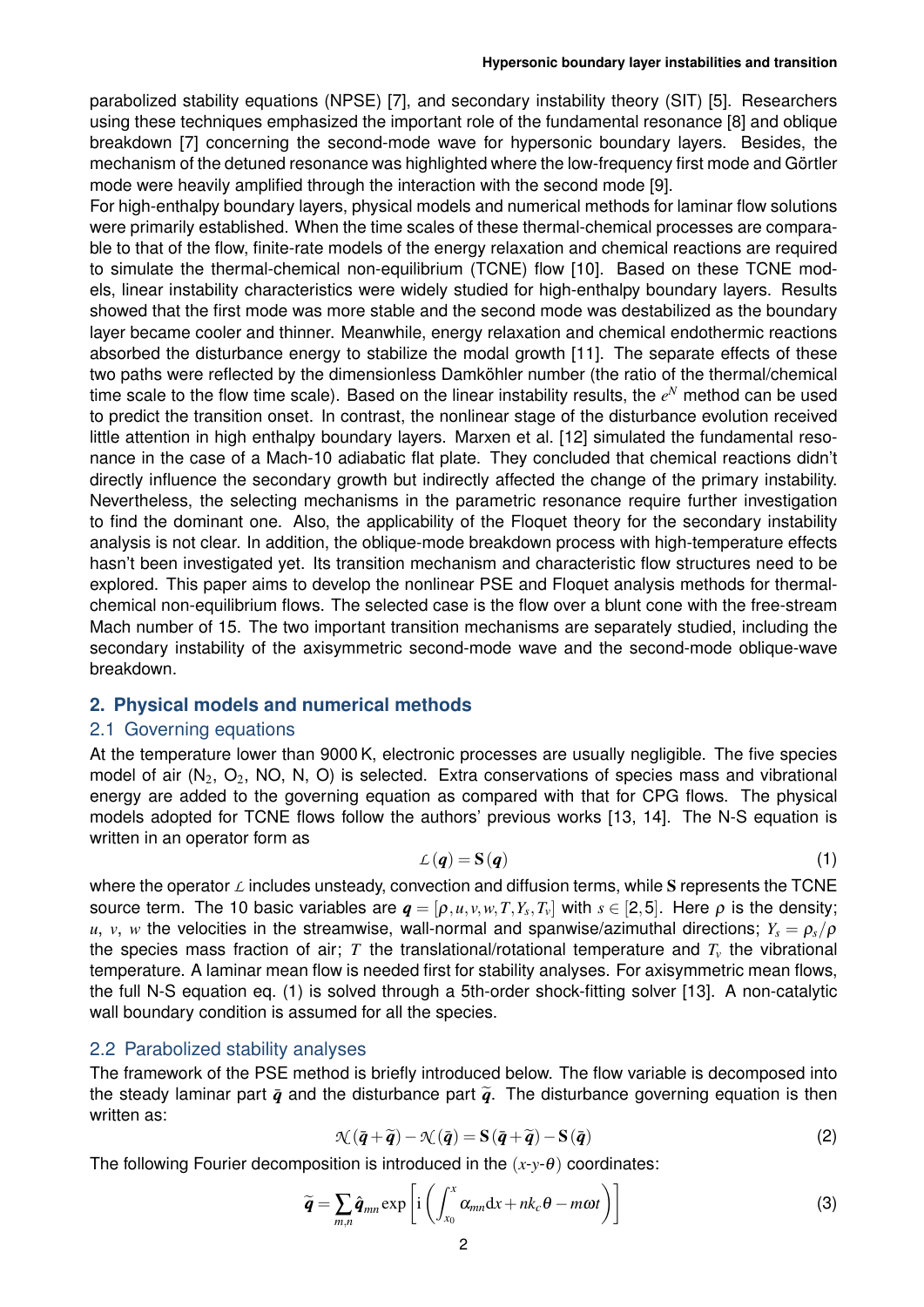where  $\hat{\boldsymbol{q}}(x,y)$  is the disturbance shape function,  $k_c$  and  $\omega$  the specified azimuthal wavenumber and circular frequency,  $\alpha = \alpha_r + i\alpha_i$  the complex streamwise wavenumber. The notation  $(m, n)$  is introduced for the disturbance with the frequency of *m*<sup>ω</sup> and azimuthal wavenumber of *n*β. Substitute eq. (3) into eq. (2) to obtain the governing equation for each mode. The parabolized form is written as:

$$
\hat{\boldsymbol{A}}_{mn}\frac{\partial \hat{\boldsymbol{q}}_{mn}}{\partial x} = -\hat{\boldsymbol{D}}_{mn}\hat{\boldsymbol{q}}_{mn} - \hat{\boldsymbol{B}}_{mn}\frac{\partial \hat{\boldsymbol{q}}_{mn}}{\partial y} + \hat{\boldsymbol{H}}_{mn}\frac{\partial^2 \hat{\boldsymbol{q}}_{mn}}{\partial y^2} + \hat{\boldsymbol{N}}_{mn}\exp\left(-i\int_{x_0}^x \alpha_{mn}dx\right)
$$
(4)

[where](#page-1-1)  $\hat{A}$ ,  $\hat{B}$ ,  $\hat{D}$  $\hat{D}$  $\hat{D}$ ,  $\hat{H}$  are 10 × 10 matrix coefficients as the functions of  $\bar{q}$ , frequency and wavenumbers, and  $\hat{\mathbf{N}}_{mn}$  is the decomposed nonlinear terms. Equation (4) is for the nonlinear PSE analyses. If the nonlinear term  $\hat{N}_{mn}$  is ignored, the equation for each mode is decoupled from each other to give the linear PSE analyses. The non-parallelism of the boundary layer equation is further ignored in LST. One can refer to Ref. [15] for more details.

### 2.3 Secondary instability analyses

When the two-dimensional/axisymmetric disturbance increases to large amplitudes, the flow profiles distorted by the prim[ary](#page-8-6) instability disturbance can be again linearly unstable, leading to the rapid growth of three-dimensional waves. The updated basic flow  $\bar{q}'$  takes the form as:

$$
\bar{\boldsymbol{q}}' = \bar{\boldsymbol{q}} + A_{00}\hat{\boldsymbol{q}}_{00} + \sum_{\substack{m\\m \neq 0}} A_{m0}\hat{\boldsymbol{q}}_{m0} \exp\left[i m\left(\alpha_r x - \omega t\right)\right]
$$
\n(5)

where *Amn* is the modal amplitude. The shape functions and wavenumbers of these axisymmetric waves are obtained from the PSE calculations. The governing equation of the secondary disturbance  $\widetilde{\boldsymbol{q}}_{sd}$  is written as:

<span id="page-2-2"></span><span id="page-2-0"></span>
$$
\mathcal{N}\left(\bar{\boldsymbol{q}}^{\prime}+\widetilde{\boldsymbol{q}}_{sd}\right)-\mathcal{N}\left(\bar{\boldsymbol{q}}^{\prime}\right)=\mathbf{S}\left(\bar{\boldsymbol{q}}^{\prime}+\widetilde{\boldsymbol{q}}_{sd}\right)-\mathbf{S}\left(\bar{\boldsymbol{q}}^{\prime}\right)
$$
\n(6)

From Floquet theory, the solution takes the form as [5]:

$$
\widetilde{\boldsymbol{q}}_{sd} = \varepsilon \left\{ \sum_{m} \hat{\boldsymbol{q}}_{m} \exp\left[i\left(m + \sigma_{d}\right)\left(\alpha_{r} x - \omega t\right)\right] \right\} \exp\left(\gamma x + i k_{c} \theta\right) \tag{7}
$$

Here  $\varepsilon$  is the wave amplitude and  $\gamma = \gamma_r + \mathrm{i} \gamma_i$  is th[e c](#page-7-5)haracteristic exponent, with  $\gamma_r$  the secondary growth rate. The detuning parameter <sup>σ</sup>*<sup>d</sup>* is introduced to classify different modes: the fundamental resonance is associated with  $\sigma_d$  of 0, while the subharmonic resonance with  $\sigma_d$  of 0.5. The others, at  $0 < \sigma_d < 0.5$ , are named detuned modes. Substitute eq. (5) and eq. (7) into eq. (6), the governing equation of  $\hat{\bm{q}}_m$  is obtained by further ignoring the terms of  $O\left(A^2\right)$ ,  $O\left(\varepsilon^2\right)$  and higher orders. The resulting eigenvalue problem is solved with the same numerical method as that in LST.

### **3. Simulation setup and linear instability result[s](#page-2-0)**

<span id="page-2-1"></span>The free-stream parameters of the blunt cone flow are shown in table 1, which corresponds to the altitude of 28 km. The nose radius is 4 mm and the cone half-angle is 8°. The wall temperature is set to be 800 K, but the radiative wall boundary condition is used in the head region to allow higher wall temperature due to the extremely high local heat flux [16].

Table 1 – Free-stream conditions for the flow over a blunt cone

|      |  |  | $Ma_{\infty}$ AoA (°) $p_{\infty}$ (Pa) $T_{\infty}$ (K) $U_{\infty}$ (m/s) $Re_{\infty}$ (1/m) $Y_{N_2,\infty}$ |  |
|------|--|--|------------------------------------------------------------------------------------------------------------------|--|
| - 15 |  |  | 0   1616  224.5  4506  7.878 $\times$ 10 <sup>6</sup> 0.767                                                      |  |

The laminar flow field is shown in fig. 1. Due to the high free-stream Mach number, the angle between the far-field shock and the wall is less than 2°. Figure 1(b)*∼*(d) gives the contours of the temperature, vibration temperature and oxygen mass fraction around the stagnation region. The temperature around the stagnation region exceeds 7000 K but drops rapidly downstream along the wall surface. The vibration energy is continuo[usly e](#page-3-0)xcited, and the oxygen near the wall is almost dissociated. The linear instability characteristics are studie[d using L](#page-3-0)ST. The neutral curves are calculated first as shown in fig. 2. The growth-rate contours of the axisymmetric  $(k<sub>c</sub> = 0)$  waves are plotted in fig. 2(a).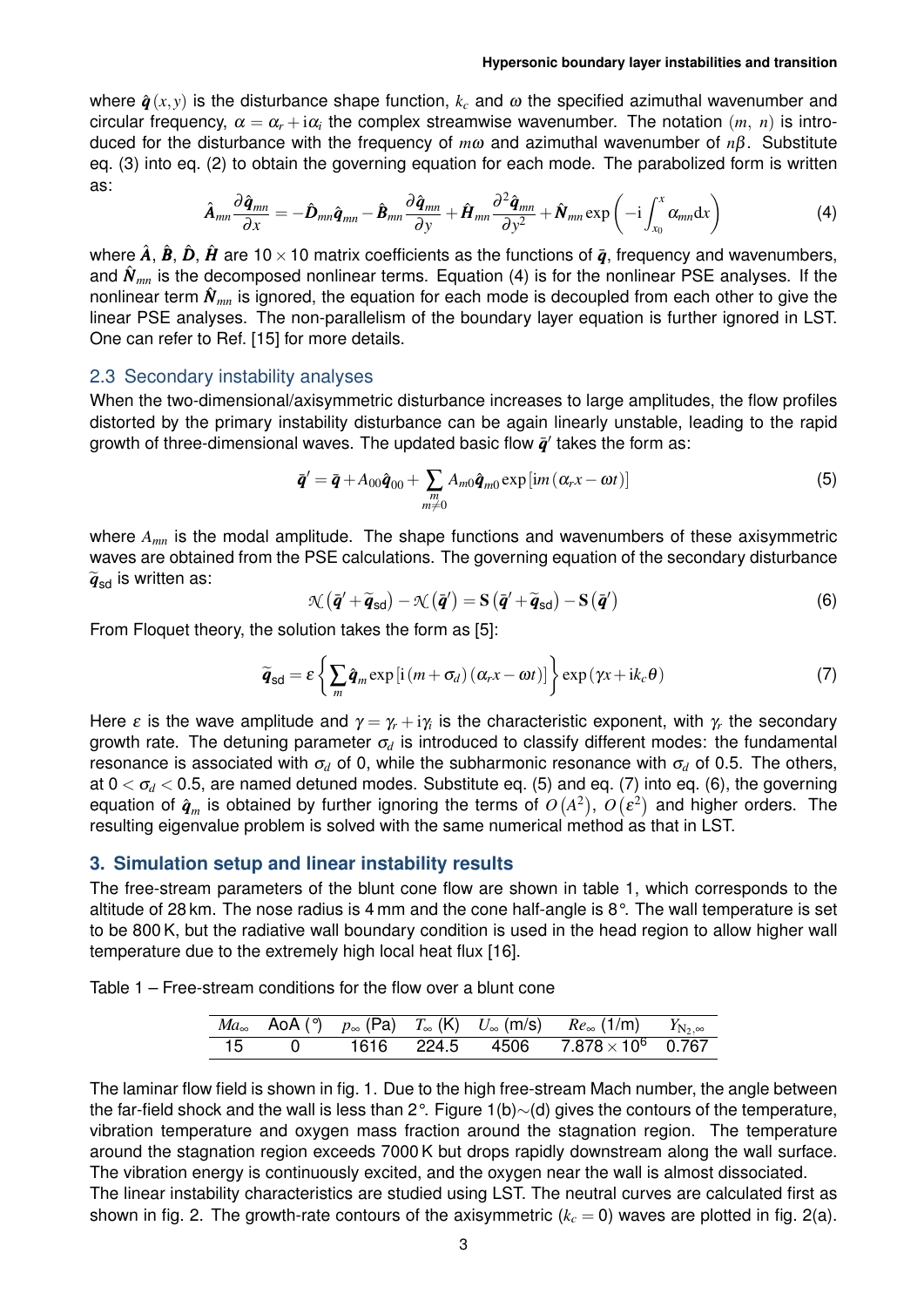<span id="page-3-0"></span>

Figure 1 – Contours of the laminar flow: (a) the whole field and (b)*∼*(d) the head region; (b) temperature, (c) vibrational temperature and (d) oxygen mass fraction

Due to the relatively low wall temperature, the second and third modes are destabilized, while the first mode is stabilized. The frequency range of the second-mode instability region is 280 kHz to 830 kHz within the computational domain. Compared with those of the second mode, the third mode has lower growth rates and higher frequencies. The highest frequency of its unstable wave is as high as 1.15 MHz. It is known that the most unstable Mack modes are two-dimensional, while the dominant first mode is three-dimensional. This trend is in agreement with that in fig. 2(b), where the growth-rate contours of three-dimensional disturbance waves are plotted at  $s = 1.4$ m. The first mode instability appears in the azimuthal-wavenumber range of 49 to 119, but its growth rate is much smaller than those of the second and third modes.



Figure 2 – Growth-rate (*−*<sup>α</sup>*<sup>i</sup>* , 1/m) contours of the disturbances (a) for axisymmetric waves and (b) with different azimuthal wavenumbers at  $s = 1.4$  m

Figure 3 gives a view of the *N* factor curves, contributed by the axisymmetric second mode, at different frequencies and their envelopes. At the frequency range of 450 kHz to 500 kHz, the maximum *N* factor of the disturbances is within 8 to 10, and the corresponding streamwise locations are from 1.07 m to [1.3 m. T](#page-4-0)his is the estimated transition onset based on some flight test data [17].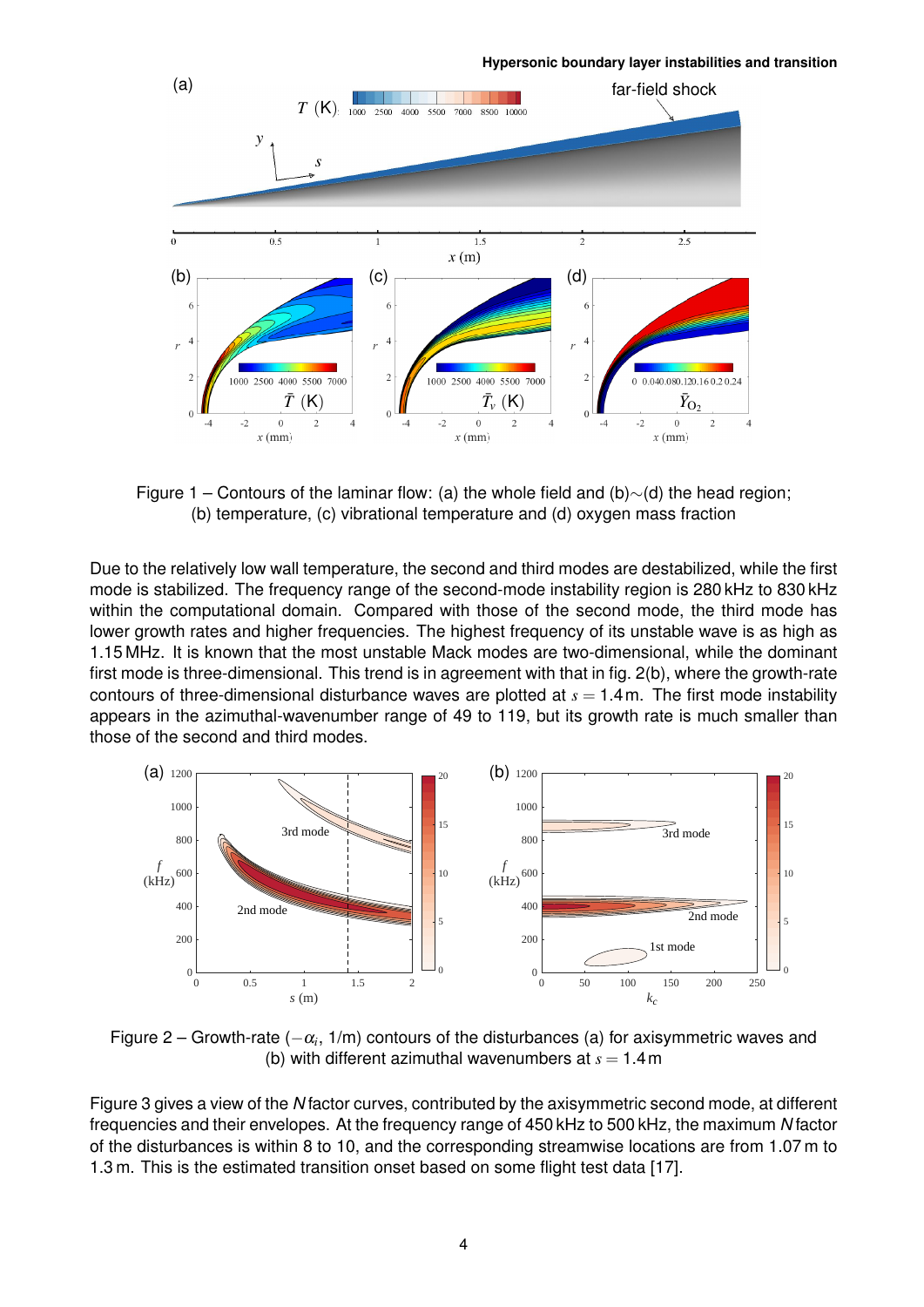

<span id="page-4-0"></span>Figure 3 – *N* factor curves of the axisymmetric second-mode waves for the disturbances with different frequencies

#### **4. Fundamental and subharmonic resonance case**

This section focuses on the secondary instability process that occurs when the axisymmetric secondmode wave grows to a large amplitude. The two mechanisms studied here are fundamental resonance and subharmonic resonance. Firstly, the axisymmetric second mode (1, 0) is superposed to the laminar flow to see its streamwise evolution. From section 3 the frequency of mode (1, 0) is selected to be 490 kHz, which corresponds to a maximum *N* factor of 9. The initial amplitude is 0.1 %, measured by the temperature disturbance, at the computational inlet *s* of 0.69 m. The streamwise evolution of mode (1, 0) and its harmonics are depicted in fig. 4(a). The primary wave follows the linear growth downstream until it reaches an amplitude of *O*[\(1\) a](#page-2-1)t around s of 1.03 m and begins to saturate. Higher-frequency harmonic waves and the mean flow distortion mode (0, 0) show similar curves of the streamwise evolution with rapid amplification [and t](#page-4-1)hen saturation. Based on the pri-

<span id="page-4-1"></span>

Figure  $4 - (a)$  Streamwise distribution of mode  $(1, 0)$  and its harmonics, as well as (b) contours of the secondary *N* factors by SIT of the fundamental mode

mary disturbance flow in fig. 4(a), the growth rates of the fundamental resonance, <sup>γ</sup>*<sup>r</sup>* (see eq. (7)), are calculated using SIT at different azimuthal wavenumbers. The contours of the *N* factors of the secondary disturbances,  $N_{sd}$ , are drawn in fig. 4(b) with the starting point at  $s = 1.02$ m. The optimal azimuthal wavenumber  $k_{c, \text{opt}}$ , at which the secondary disturbance experiences the strongest growth, is measured to [be 356](#page-4-1) under the current computational parameters. The growth [rates o](#page-2-2)f the subharmonic resonance are also calculated at  $s = 1.1$  m, as is shown in fig. 5(a). It is shown that the subharmonic resonance has much [lower](#page-4-1) growth rates than those of the fundamental resonance. Also, the azimuthal wavenumber corresponding to the maximum growth rate is smaller in the subharmonic resonance case.

For verification, the NPSE calculation is performed with initial mode (1/2, 1) at *k<sup>c</sup>* [of 2](#page-5-0)00. As is shown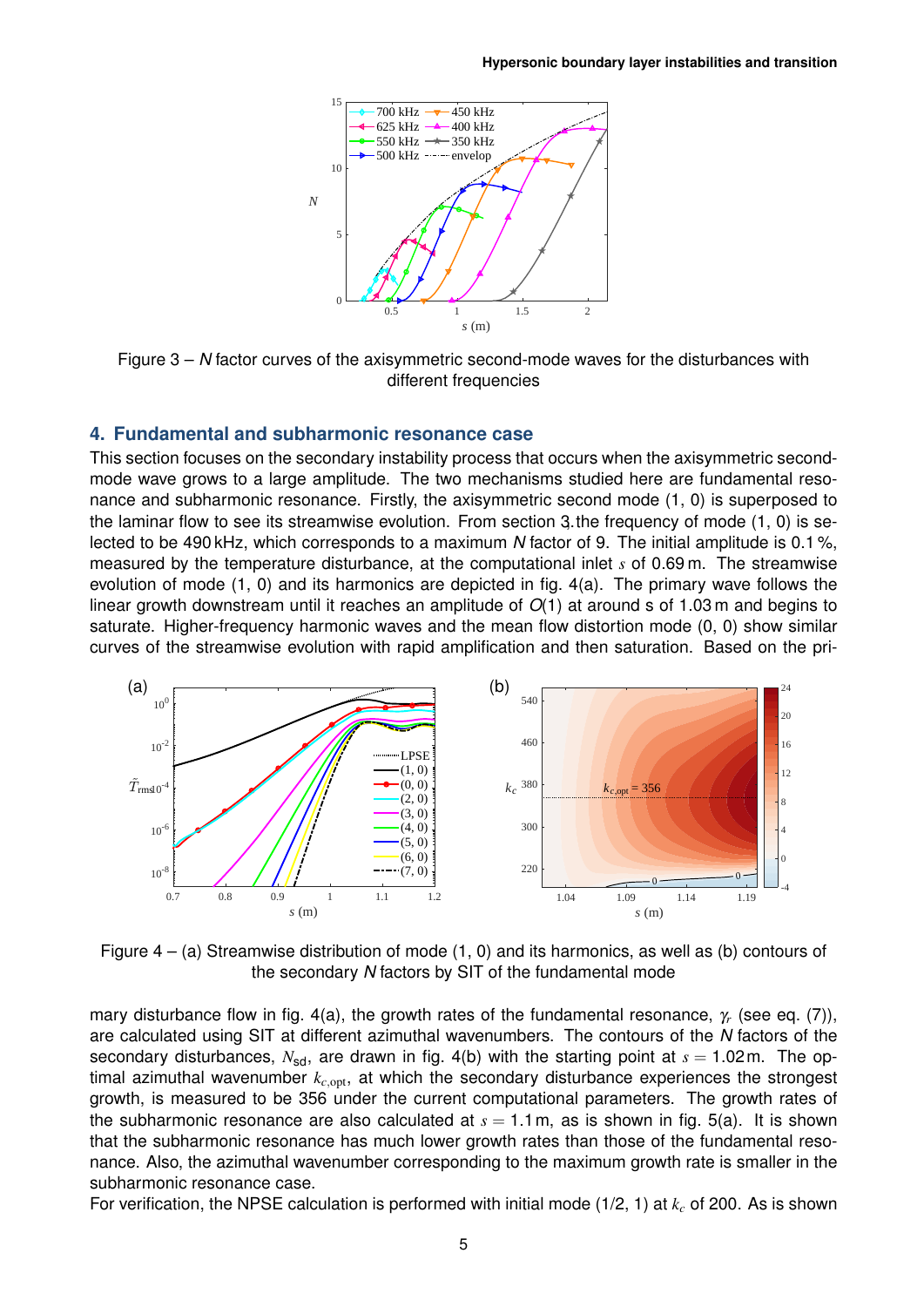in fig. 5(b), mode (1/2, 1) experiences the subharmonic growth with the saturation of mode (1, 0). However, the growth rate is relatively low, and the amplitude is only increased by 10 times at 1.2 m. In contrast, mode (1, 2), generated by mode (1/2, 1) through nonlinear interactions, experiences rapid growth through the fundamental resonance with mode (1, 0) at *k<sup>c</sup>* of 400. Although the initial a[mplitud](#page-5-0)e of mode (1, 2) is only 10−12, its amplitude is equivalent to mode (1, 0) at *s* = 1.2m. The phase velocity curves indicate that mode (1, 2) is phase-locked with mode (1, 0) in the resonance region. This phase-locking state provides the optimal chance of the energy transfer from the primary wave to the secondary [18]. In contrast, mode (1/2, 1) is phase-detuned with mode (1, 0), and the phase difference between the two is alternately positive and negative. The resulting growth rate is thus much lower in the subharmonic resonance.

<span id="page-5-0"></span>

Figure  $5 - (a)$  Growth rate by SIT of the fundamental and subharmonic modes with different azimuthal wavenumbers at  $s = 1.1$  m, and (b) streamwise distribution of the amplitudes and phase speeds of representative modes in the subharmonic resonance case

#### **5. Oblique-mode breakdown case**

Compared with the fundamental and subharmonic resonance, the oblique-mode breakdown case only contains a pair of oblique second-mode waves (1,*±*1) at the inlet. The frequency of the second mode is also 490 kHz, and the azimuthal wavenumber is selected to be  $k_c = 40$ . Figure 6(a) gives the streamwise evolution of the amplitudes of typical modes. At  $s = 1.04$  m, mode (1, 1) starts to deviate from the linear trajectory towards saturation. The streamwise-vortex mode (0, 2) grows stronger than mode (2, 0), and its amplitude exceeds mode (1, 1) downstream *s* of 1.10 m. Also, the other streamwise-vortex modes,  $(0, 4)$ ,  $(0, 6)$ , etc., all grow to the amplitudes of  $O(1)$  in [the satu](#page-6-0)ration region. Moreover, the amplitudes of the modes with the same frequency and different azimuthal wavenumbers are close to each other in the saturation zone and gradually decrease with the increase in frequency. Therefore, the steady streamwise-vortex modes dominate the flow in the early transitional region. Figure 6(b) gives the streamwise evolution of the Reynolds-averaged wall-friction coefficient *C<sup>f</sup>* . In the NPSE calculation, *C<sup>f</sup>* has 5 % deviation from the laminar value at *s* = 1.08m, which is defined as the transition onset in this paper. With the growth of the streamwise-vortex and harmonic modes, *C<sup>f</sup>* [continu](#page-6-0)ously grows to exceeds two times of the laminar counterpart.

#### **6. Effects of thermal-chemical non-equilibrium**

For comparison, the cases in the above sections are also calculated within the CPG assumption. To control variables, the transport model in section 2.1is used, instead of Sutherland's law, in the CPG calculations. The laminar temperature profiles are first compared at two streamwise locations in fig. 7(a)&(b). The differences in the maximum temperatures decreases from  $450$ K at  $s = 0.15$ m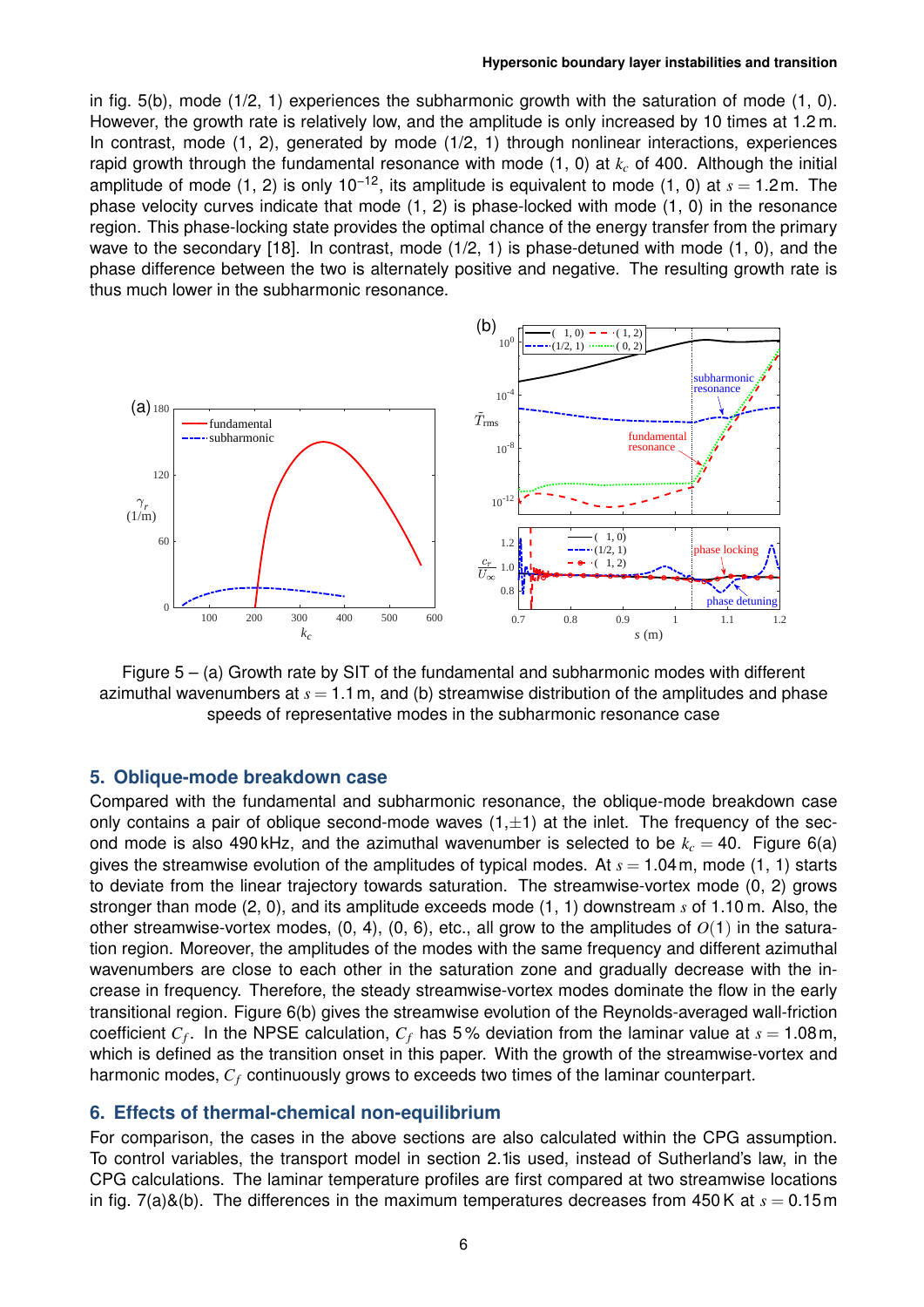<span id="page-6-0"></span>

Figure 6 – Streamwise development of (a) the amplitude of typical modes and (b) the Reynolds-averaged wall-friction coeffcient in the oblique breakdown case

to 120 K at 1 m. The influence of TCNE on the linear instabilities mainly comes from the change in the laminar flow profiles under the current physical models [19]. As a result, the cooler and thinner boundary layers in TCNE flows destabilize the second mode and moves upstream the *N*-factor envelope by around 0.1 m for axisymmetric disturbances, as is shown in fig. 7(c). The growth rates of

<span id="page-6-1"></span>

Figure 7 – Laminar temperature profiles at (a) *s* = 0.15m, (b) *s* = 1m, as well as (c) the *N* factor curves for the TCNE and CPG cases

the fundamental resonance are compared in fig. 8 with the amplitude of the second-mode at 1 and 2, respectively. The growth rate and the azimuthal wavenumber corresponding to the most unstable wave are both larger in TCNE flows. For the oblique-mode breakdown case, the higher growth rate of the second-mode waves leads to faster growt[h of th](#page-7-7)e streamwise vortex and other harmonic waves.

## **7. Conclusion**

In this paper, the NPSE and SIT methods are used to study the two most important transition mechanisms, the secondary instability of the axisymmetric second-mode wave and the second-mode oblique-wave breakdown, in the hypersonic and high-enthalpy boundary layers with thermal-chemical non-equilibrium effects. The case studied is the flow over a blunt cone with the free-stream Machnumber of 15 and zero angle-of-attack. In the fundamental resonance, the three-dimensional disturbances are phase-locked with the primary axisymmetric waves, leading to the rapid growth of the oblique and streamwise-vortex waves. In contrast, the three-dimensional waves are phase-detuned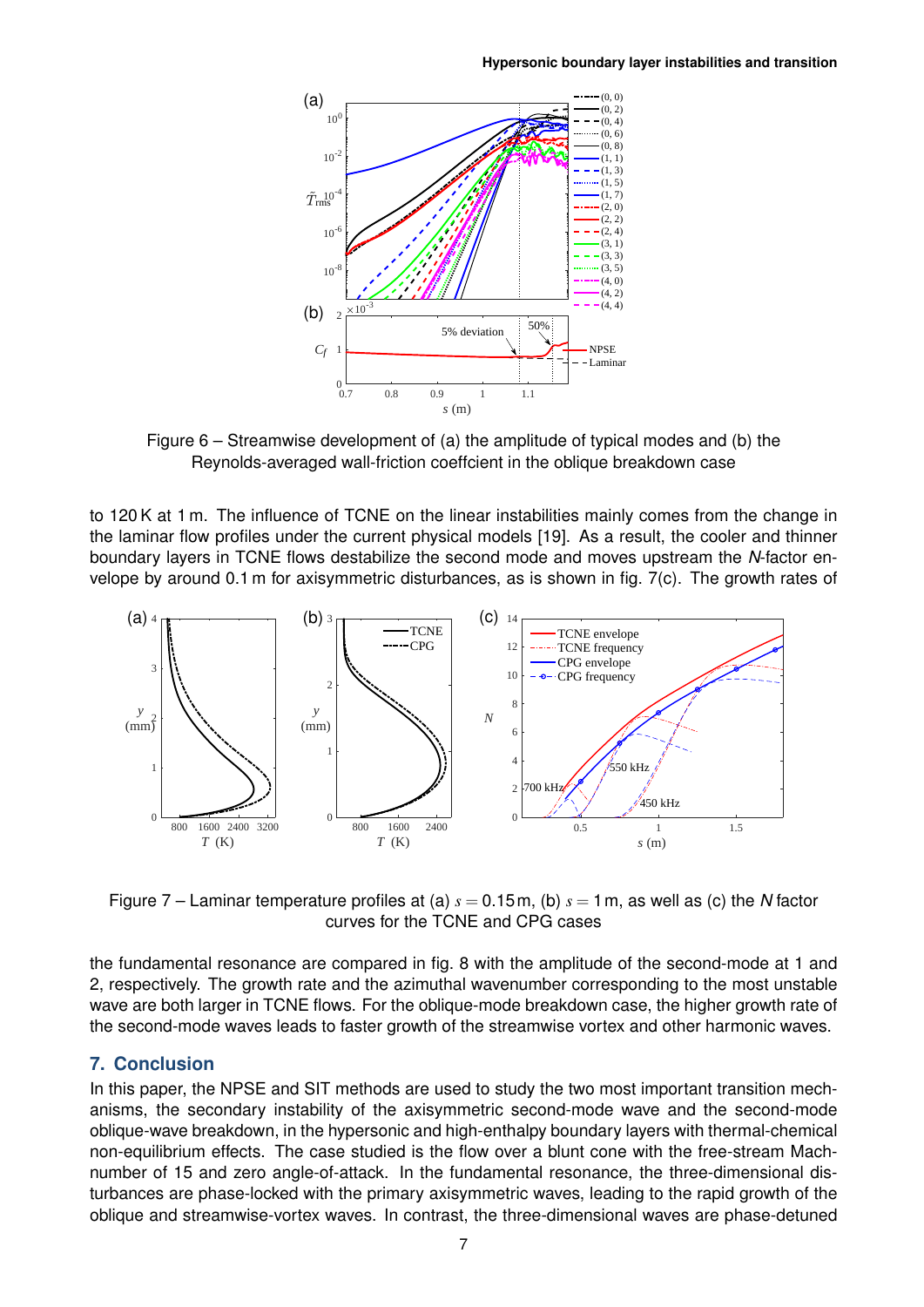<span id="page-7-7"></span>

Figure 8 – Growth rates of the fundamental mode for the CPG and TCNE cases with different amplitudes of the primary second-mode waves

in the subharmonic resonance, and the secondary growth rate is relatively low. Therefore, the fundamental resonance is found to dominate over the subharmonic resonance. Taking advantage of the high efficiency of SIT, the optimal azimuthal wavenumber is determined corresponding to the strongest secondary growth. For the oblique-mode breakdown case, the steady streamwise-vortex modes have the largest amplitude in the saturation region compared to the unsteady modes. Largeamplitude streamwise vortices lead to the rapid exchange of momentum, energy and mass between fluid layers with different wall-normal heights. For the fundamental resonance, the effects of TCNE on the secondary instability are found similar to increase the primary wave amplitude that leads to a higher maximum secondary growth rate and the corresponding azimuthal wavenumber. For the oblique-mode breakdown, the higher growth rate of the second-mode waves leads to faster growth of the streamwise vortex and other harmonic waves.

# **Contact Author Email Address**

Mail-to: fs-dem@tsinghua.edu.cn

# **Copyright Statement**

The authors confirm that they, and/or their company or organization, hold copyright on all of the original material included in this paper. The authors also confirm that they have obtained permission, from the copyright holder of any third party material included in this paper, to publish it as part of their paper. The authors confirm that they give permission, or have obtained permission from the copyright holder of this paper, for the publication and distribution of this paper as part of the ICAS proceedings or as individual off-prints from the proceedings.

## **References**

- <span id="page-7-0"></span>[1] M. V. Morkovin. Transition at hypersonic speeds. Technical report, NASA Langley Research Center, 1987.
- <span id="page-7-1"></span>[2] J. D. Anderson Jr. *Hypersonic and high-temperature gas dynamics, second edition*. AIAA, 2006.
- <span id="page-7-2"></span>[3] E. Reshotko. Transition issues for atmospheric entry. *Journal of Spacecraft and Rockets*, 45(2):161–164, 2008.
- <span id="page-7-3"></span>[4] L. M. Mack. *Boundary-layer linear stability theory*. 1984.
- <span id="page-7-5"></span>[5] T. Herbert. Secondary instability of boundary layers. *Annual Review of Fluid Mechanics*, 20:487–526, 1988.
- [6] K. J. Franko and S. K. Lele. Breakdown mechanisms and heat transfer overshoot in hypersonic zero pressure gradient boundary layers. *Journal of Fluid Mechanics*, 730:491–532, 2013.
- <span id="page-7-4"></span>[7] C. D. Pruett and C.-L. Chang. Spatial direct numerical simulation of high-speed boundary-layer flows part II: transition on a cone in Mach 8 flow. *Theoretical & Computational Fluid Dynamics*, 7(5):397–424, 1995.
- <span id="page-7-6"></span>[8] J. Sivasubramanian and H. F. Fasel. Direct numerical simulation of transition in a sharp cone boundary layer at Mach 6: fundamental breakdown. *Journal of Fluid Mechanics*, 768:175–218, 2015.